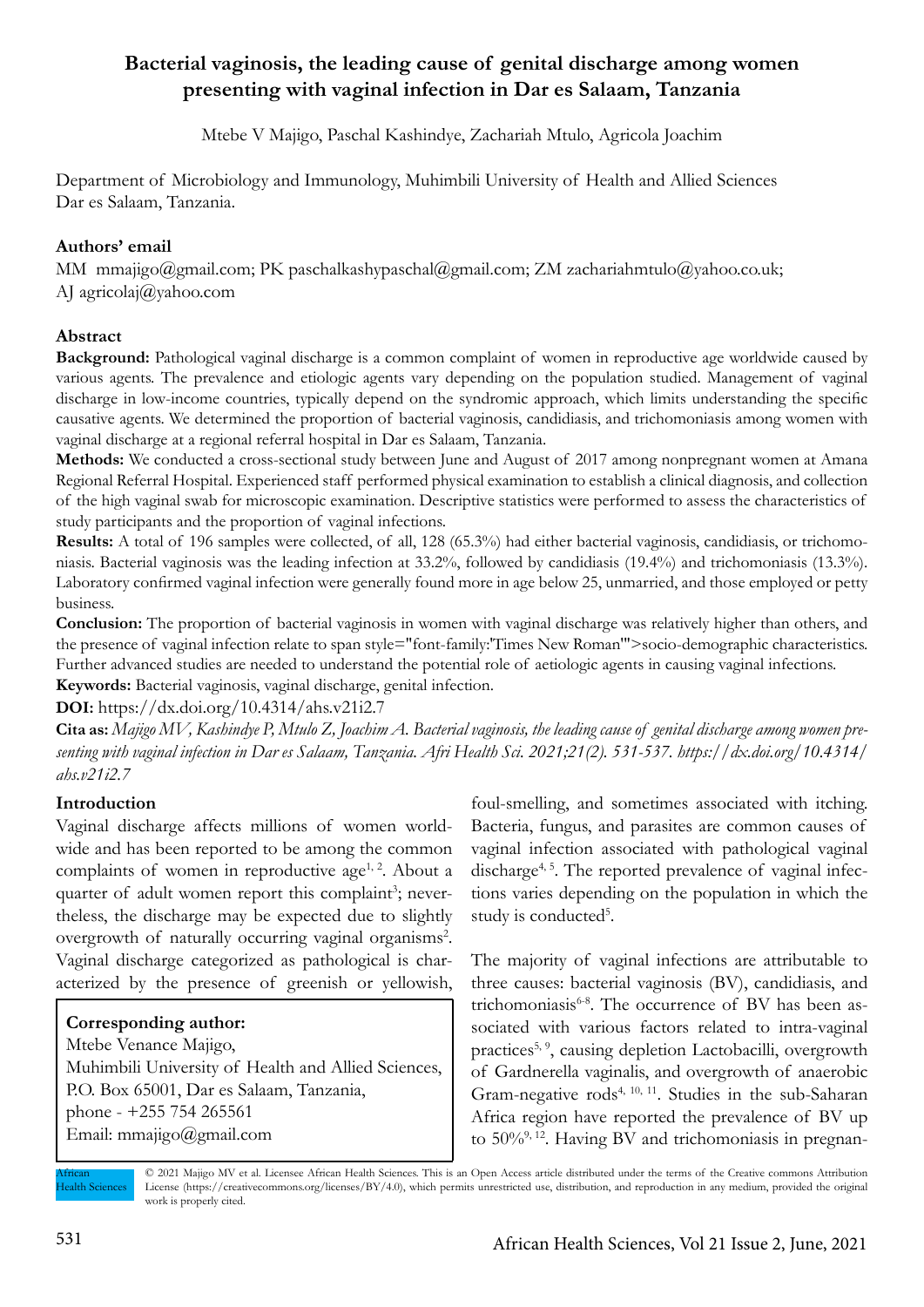cy has been linked to preterm delivery and low birth weight<sup>13</sup>. Also, vaginal infection is likely to increase the risk of infection with human immunodeficiency virus (HIV)14. Various studies have shown that women with BV are more likely to be co-infected with a sexually transmitted viral infection like herpes simplex virus type-2 and HIV15-18.

Diagnosis and treatment of BV, candidiasis, and trichomoniasis in most low-income countries rely on the syndromic approach of vaginal discharge syndrome. In Tanzanian women reporting vaginal discharge are managed using the algorithm as per national guidelines for the management of sexually transmitted and reproductive tract infections<sup>19</sup>. The algorithm takes into consideration both common vaginal and cervical infections. The policy requires an aetiologic/laboratory approach at facilities with well equipped functional laboratories like referral facilities. However, in practice, women who present with vaginal discharge syndrome at the outpatient and gynecologic clinic are managed following the syndromic approach. There is a possibility of overtreating a combined vaginal infection, which is mostly symptomatic and easily diagnosed microscopically.

This study determined the proportion of BV, candidiasis, and trichomoniasis, which commonly causes symptomatic vaginal infections. The findings generate data, which can be an input to review the current management approach for vaginal discharge syndrome and the prevention of complications of vaginal infections.

## **Materials and methods Study setting**

The study was conducted at amana regional referral hospital (arrh) in dar es salaam Tanzania. ARRH serves the population of Ilala Municipal with an approximate of 1,220,611 people as of 2012 census. The hospital has an authorized bed capacity of 362; however, the outpatient attendance ranges between 800-1200 daily. The hospital receives referred cases from the health centers around Ilala Municipal, sometimes from dispensaries and client self-referral.

## **Study design**

This was a cross-sectional study conducted between June and August 2017 at ARRH in Dar es Salaam, Tanzania. Enrolled participants were examined to establish the clinical diagnosis of vaginal discharge syndrome and investigated for the presence of BV, candidiasis, and trichomoniasis.

## **Study population**

The study involved women presenting with signs and symptoms suggestive of vaginal infections at outpatient and gynecological clinics. The symptoms included perceived abnormal vaginal discharge which has different color, odor, consistency or amount than normal discharge and vaginal itching.Routinely, similar cases are examined by attending clinicians to establish the clinical diagnosis of vaginal discharge syndrome before initiation of treatment. For this study, women with symptoms of vaginal discharge syndrome and observed abnormal vaginal discharge and vaginal wall inflamantion the features suggestive of vaginal infection upon physical examination were requested to participate in the study. The study enrolled participants after provide written consent for the collection of high vaginal swab specimens. The study included women with age of 18 years and above excluding women who were pregnant, menstruating, and who had started antibiotics

## **Sample size and sampling technique**

The sample size was estimated using Kish Leslie formula<sup>20</sup>, at a 95 % confidence interval considering  $15%$ prevalence of pathological vaginal discharge among women at the gynecology clinic<sup>7</sup> and a 5  $\%$  margin of error. Eligible clients were consecutively enrolled in the study until reaching a representative sample size.

## **Specimen and Data collection**

A high vaginal swab specimen was aseptically collected by attending clinician or specialized nurse. A standard speculum examination was performed for each participant using sterile Cusco's speculum without lubricant. Macroscopic evaluation of the vaginal walls for color, amount and consistency of the discharge were noted A sterile cotton swab (H-Media Ltd, India) was used to collect specimens from the posterior fornix of the vagina and then placed in commercially available Amies transport medium (H-Media Ltd, India), labeled with the specific identification number. Specimens were transported at ambient temperature to the Microbiology laboratory at the Muhimbili University of Health and Allied Sciences for further processing within 12 hours. Participants' information regarding socio-demographic characteristics, including age, marital status, occupation, and level of education were obtained from patients' files and laboratory request form.

## **Laboratory investigations**

Wet-mounts made from the swabs in transport media were examined for motile trichomonads by light mi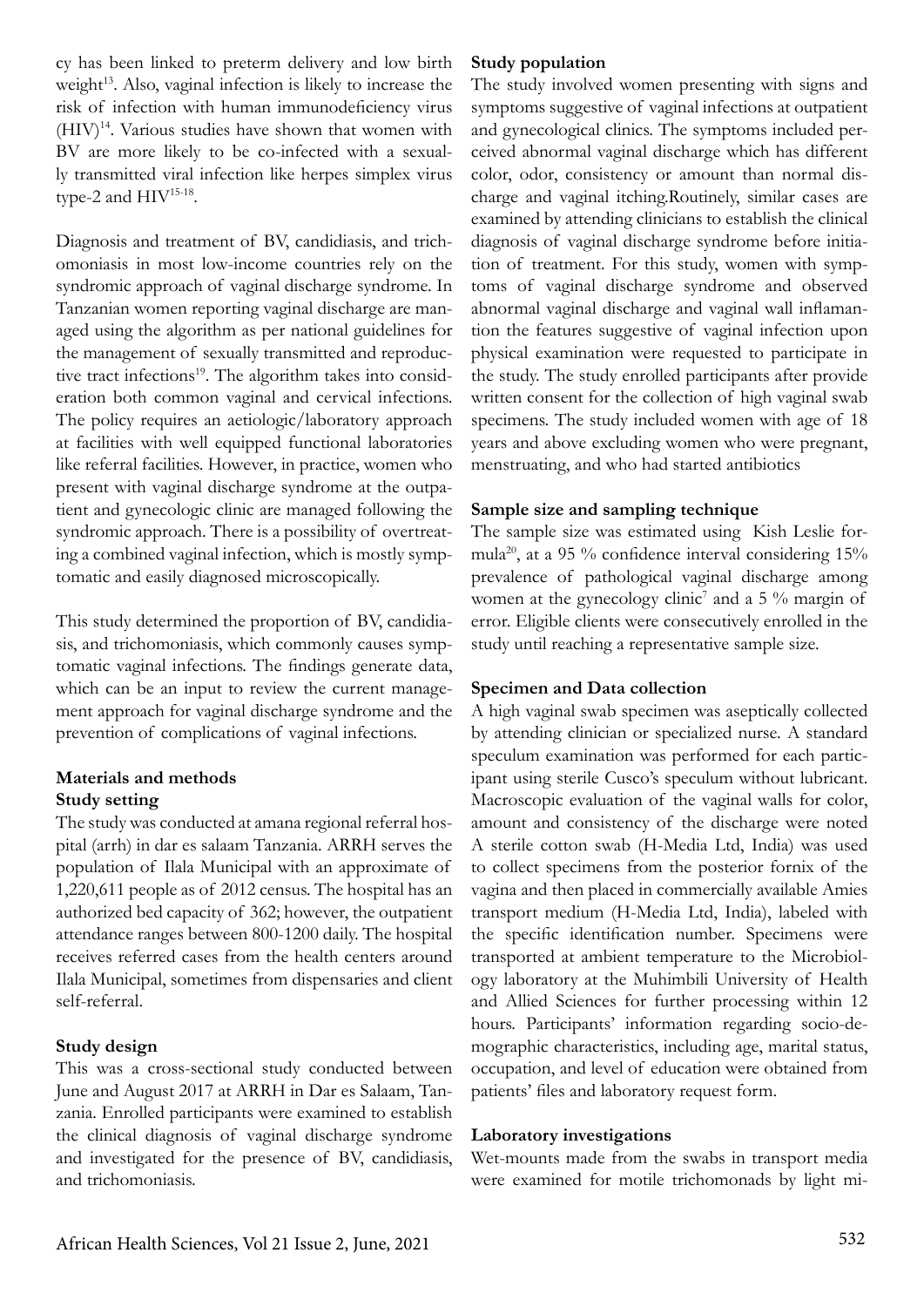croscopy using high dry power (x 40). The diagnosis of trichomoniasis was reached after detecting Trichomonas vaginalis, recognized by their jerky movements, undulating membrane, and possession of four flagella.

The smears were made, Gram-stained, and scored for BV by an experienced laboratory technologist according to Nugent's criteria as previously described $21$ . Three types of bacterial morphotypes were evaluated: large gram-positive rods, small gram-negative/variable rods, and curved gram variable rods. A Nugent score of 0–3 was interpreted as negative, a score of 4–6 as intermediate, while a score of 7–10 was interpreted as consistent with BV.

The same Gram-stained smears were examined for the presence of Gram-positive budding yeast cells. A diagnosis of *Candida* spp as the etiological agent was based on the presence of Gram-positive yeast cells and a clinical diagnosis of vulvovaginal candidiasis and thick curdy vaginal discharge.

## **Quality control**

The laboratory procedures were performed by following the established standard operating procedures. Quality assurance procedures were set during specimen collection, smear preparation, staining, and microscopic examination. Quality of stains was tested on each day of use with both positive and negative control smears for BV and *Candida* spp.

### **Data analysis**

Conventional descriptive statistics were used to assess the characteristics of study participants and the proportion of vaginal infections. A Chi-square test was used to determine whether there were significant differences between observed proportions of vaginal infections in the studied population. The differences of socio-demographic characteristics with BV, candidiasis, and trichomoniasis were made using the Pearson Chi-square test with a test of significance being two-tailed ( $p \le 0.05$ ). Data were analyzed using Statistical Package for Social Sciences version 20.0

### **Results**

### **Socio-demographic characteristics**

A total of 196 participants had high vaginal swabs specimen collected; the median age was 29 years, 25.0 – 34.7 years inter-quartile range (IQR). The majority, 111(56.6%) were aged between 25-35 years, and 137(69.9%) had low education (primary obelow education level). More than half of participants, 116 (59.2%) engaged in petty businesses ( independently owned small business) while 151 (77.0%) were married (Table 1)

**Table 1:** Socio-demographic characteristics of 196 study participants

| <b>Characteristics</b> | <b>Frequency</b> | Percentages (%) |  |  |
|------------------------|------------------|-----------------|--|--|
| Age group              |                  |                 |  |  |
| < 25                   | 43               | 21.9            |  |  |
| $25 - 35$              | 111              | 56.6            |  |  |
| > 35                   | 42               | 21.4            |  |  |
| <b>Education</b>       |                  |                 |  |  |
| Low                    | 137              | 69.9            |  |  |
| High                   | 59               | 30.1            |  |  |
| Occupation             |                  |                 |  |  |
| Housewife              | 68               | 34.7            |  |  |
| Petty business         | 116              | 59.2            |  |  |
| Employed               | 12               | 6.1             |  |  |
| <b>Marital status</b>  |                  |                 |  |  |
| Married                | 151              | 77.0            |  |  |
| Single                 | 45               | 23.0            |  |  |

#### **Vaginal infections**

Of all, 128 (65.3%, 95% CI, 58.4-71.6) had one of the three vaginal infections (BV, candidiasis, trichomoniasis)). BV was the leading infection with 65(33.2%, 95% CI, 26.9-40.0) followed by candidiasis (38(19.4%, 95% CI, 14.4-25.5). Mixed infection was observed only in 1(0.5%) participant having candidiasis and trichomoniasis (Table 2)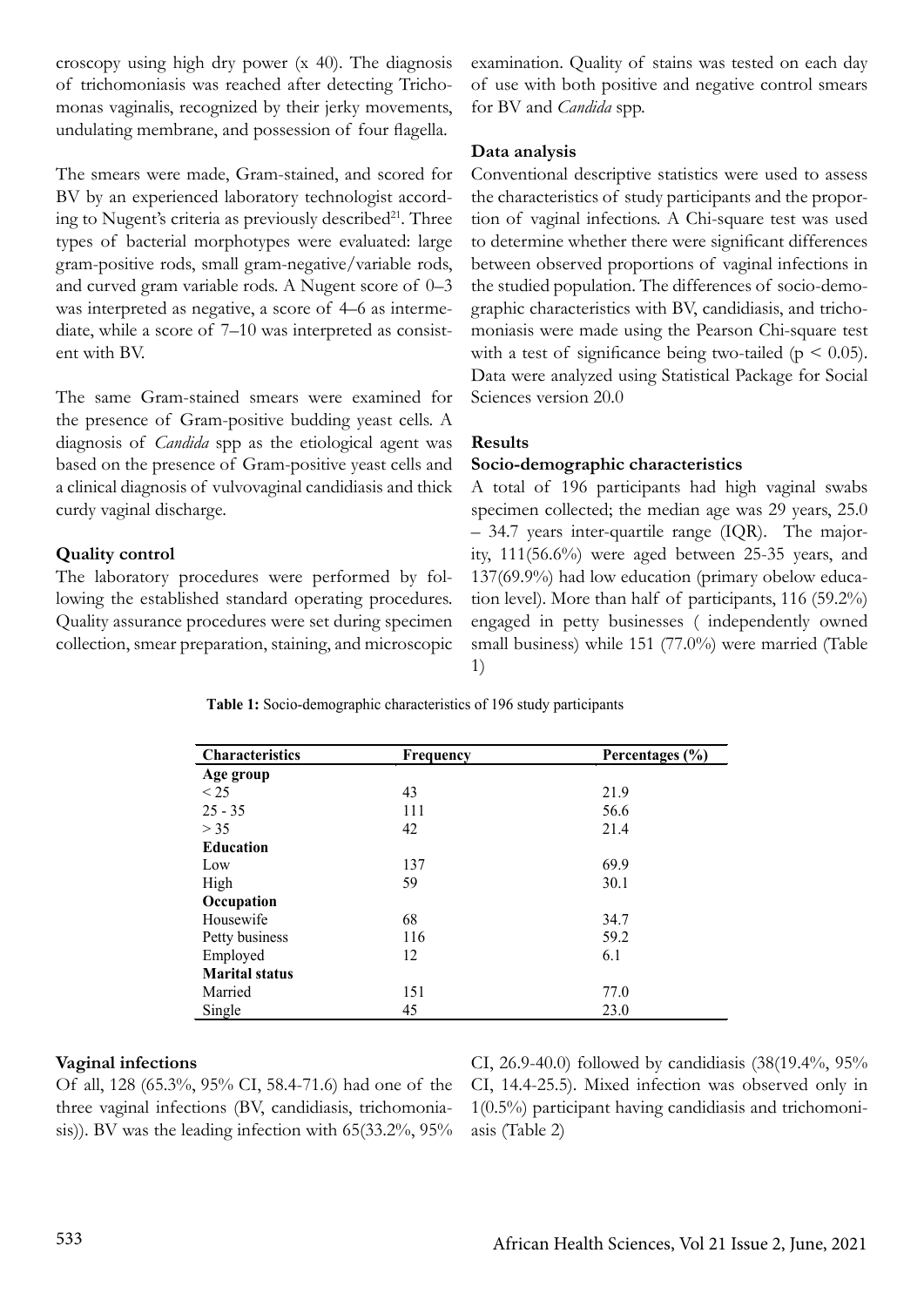**Table 2:** Proportion of participants with positive results of vaginal infection among 196 Participants

| <b>Infection</b>        | Proportion $(\% )$ | 95% CI of Proportion |  |  |
|-------------------------|--------------------|----------------------|--|--|
| Total vaginal infection | 128(65.3)          | 58.4-71.6            |  |  |
| Bacterial vaginosis     | 65(33.2)           | $26.9 - 40.0$        |  |  |
| Candidiasis             | 38 (19.4)          | 14.4-25.5            |  |  |
| Trichomoniasis          | 26(13.3)           | $09.2 - 18.7$        |  |  |
| Candidiasis             | 1(0.5)             |                      |  |  |
| + Trichomoniasis        |                    |                      |  |  |

### **Vaginal infection and socio-demographic Characteristics**

The differences in vaginal infection with socio-demographic characteristics are shown in table 3. Patients dealing with the petty business had a significantly higher proportion of BV (46.6%) than other occupations ( $p \leq$ 0.01). Those who were married had more BV (38.4%) compared to single 7(15.6%) ( $p \le 0.01$ ). There was no difference in the proportion of BV in different education levels and age groups.

The significant difference of candidiasis in different socio-demographic characteristics was observed only for types of participant's occupation. Employed participants had more infection with candidiasis (50%) than Housewife (27.9%), and Petty business (11.2%),  $p \le$ 0.01).

Trichomoniasis was observed more in the age group below 25 years (30%), single marital status (53.3%), and petty business (19.8%) than other characteristics in the same categories, and the differences were statically significant ( $p \leq 0.01$ ). There was no sinificant difference proportion of any vaginal infections with the level of educations. There was an association between the presence of at least one vaginal infection and age group, marital status as well as an occupation ( $p \le 0.05$ ) (Table 3)

**Table 3:** Bacterial vaginosis, Candidiasis, and trichomoniasis and sociodemographic characteristics of study participants

| variable              | <b>B.</b> Vaginosis |                | Candidiasis |         | <b>Trichomoniasis</b> |         | Vaginal infection* |         |
|-----------------------|---------------------|----------------|-------------|---------|-----------------------|---------|--------------------|---------|
|                       | N(%)                | <i>p</i> value | N(%         | p value | N(%                   | p value | N(%)               | p value |
| Age (years)           |                     | 0.89           |             | 0.44    |                       | < 0.01  |                    | 0.042   |
| Below 25              | 14(32.6)            |                | 8(18.6)     |         | 13(30.2)              |         | 35(81.4)           |         |
| $25 - 35$             | 36(32.4)            |                | 19(17.1     |         | 13(11.7)              |         | 67(60.4)           |         |
| Above 35              | 15(35.7)            |                | 11(26.2)    |         | 0                     |         | 26(61.9)           |         |
| <b>Marital Status</b> |                     | 0.004          |             | 0.46    |                       | < 0.001 |                    | 0.007   |
| single                | 7(15.6)             |                | 7(15.6)     |         | 24(53.3)              |         | 37(82.2)           |         |
| Married               | 58(38.4)            |                | 31(20.5)    |         | 2(1.3)                |         | 91(60.3)           |         |
| Occupation            |                     | < 0.001        |             | < 0.001 |                       | 0.002   |                    | $0.001$ |
| Housewife             | 8(11.8)             |                | 19(27.9)    |         | 1(1.5)                |         | 28(41.2)           |         |
| Petty business        | 54(46.6)            |                | 13(11.2)    |         | 23(19.8)              |         | 89(76.7)           |         |
| Employed              | 3(25.0)             |                | 6(50.0)     |         | 2(16.7)               |         | 11(91.7)           |         |
| <b>Education</b>      |                     | 0.71           |             | 0.57    |                       | 0.70    |                    | 0.878   |
| Low level             | 43(31.4)            |                | 28(20.4)    |         | 19(13.9)              |         | 89(65.0)           |         |
| High level            | 22(37.3)            |                | 10(16.9)    |         | 9(11.9)               |         | 39(66.1)           |         |

#### **Discussion**

The current study on vaginal infection among women with vaginal discharge reports a relatively higher proportion of BV compared to candidiasis and trichomoniasis. Almost every individual except one had a single infectious condition of the three common causes of vaginal infection. About one-third of participants had

unidentified etiology of vaginal discharge. These findings necessitate the need for looking into other etiological agentsthat may lead to vaginitis since etiologies of genital tract infections may vary widely.<sup>22</sup>. The finding of BV being the most common etiologic condition of vaginal discharge followed by candidiasis was coherent with findings from other studies investigating vaginal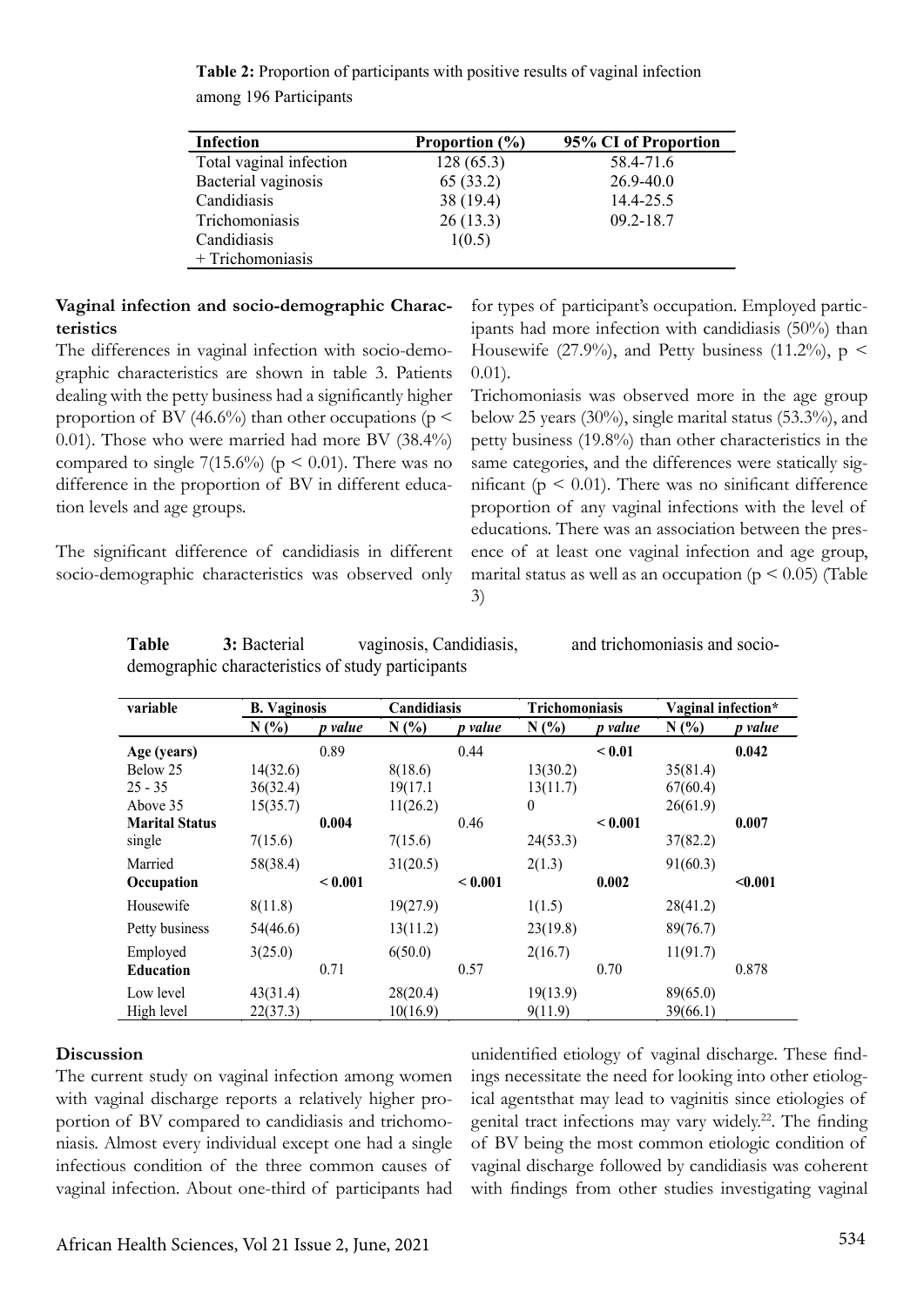infection23-25. Our findings, however, differ from the finding of previous research in the same location<sup>9</sup>. Candidiasis, followed by BV as the most prevalent vaginal infection, was reported in studies conducted in Ethiopia and India8, 26. The differences observed in different studies can be explained by the difference in the actual study participants, personal hygiene practice, environment, socioeconomic and cultural factors of the study participants.

The prevalence of BV in the present study was comparable with various studies that reported a relatively high prevalence of BV, ranging from 26% to 34%27-29. However, some studies have reported a low prevalence of BV to compare to our findings<sup>7, 30, 31</sup>. The variations in the prevalence of BV reported in different studies may be attributed by differences in study population and method used for the detection of bacterial vaginosis<sup>26,</sup> <sup>32, 33</sup>. The magnitude of BV in this study might indicate a high rate of disturbance of normal genital microbial flora that led to the proliferation of pathogenic organisms. Women in this community might be practicing intra-vaginal practices as the previous report indicated a high rate of vaginal douching associated with increased prevalence of BV9.

Trichomoniasis was the least observed in our study compared to other vaginal infections but slightly higher than earlier reports in the same geographical location9 and other parts of the world<sup>26, 34, 35</sup>. A study done among pregnant women in Botswana reported a higher prevalence of  $19%$  for trichomoniasis<sup>36</sup>. The differences of trichomoniasis found in different studies could be due to variations in personal hygiene practice, socioeconomic, and cultural factors of the study participants. Moreover, the detection of Trichomonas vaginalis by the conventional wet-mount method in the present study might have reduced the actual prevalence<sup>37</sup>.

The proportion of vaginal infection by either BV, Candidiasis, or trichomoniasis was found to vary in participants' marital status, occupation, and age groups. Married participants had a significantly higher proportion of BV. The finding is coherent with a study done in Egypt $2^7$ . On the contrary, the study done in Nepal found that unmarried women were at higher risk compared to married women<sup>38</sup>. Likewise, BV has been found in sexually inactive females<sup>39,40</sup>, signifying the presence of other factors rather than sexual activity alone as the risk for acquisition of BV. In the present study, trichomoniasis was observed more in the age group below 25 years

and those who were single. Our finding of age in relation to trichomoniasis was comparable to a study done in Ethiopia<sup>7</sup> and Iran<sup>35</sup>.

This was a small study with limited data for factors contributing to vaginal infection and for evidently establish the reason for different observations found among participants, even though some findings are coherent or contrary to other studies. In this study, we relied on microscopic methods of detecting BV, candidiasis, and trichomoniasis. Using the culture method could have been more accurate than the microscopic examination.

## **Conclusion**

There is a relatively high proportion of bacterial vaginosis among nonpregnant women and could be affected by certain socio-demographic characteristics. We recommend further longitudinal and follow-up studies to investigate the effect of infection and the role of BV, candidiasis, and trichomoniasis in causing vaginal infections.

## **Abbreviations**

ARRH: Amana Regional Referral Hospital, BV: bacterial vaginosis, HIV: human immunodeficiency, VC: vaginal candidiasis, TV: *Trichomonas vaginalis*

## **Ethics approval and consent to participate**

Ethical clearance was obtained from the Senate Research and Publications Committee of the Muhimbili University of Health and Allied Sciences in Dar es Salaam, Tanzania. Administrative permission for the study was granted by the Ilala Municipal Health authorities in Dar es Salaam city and Amana Regional Referral Hospital Management. All participants provided informed consent for Data and specimen collection for further analysis. The confidentiality of the information obtained was maintained throughout the study.

## **Consent for publication**

Not applicable

## **Competing interests**

The authors declare that they have no competing interests

## **Authors' contributions**

MM, and PK participated in the conception and designing of the study. PK participated in data collection, PK and ZM performed laboratory tests. MM and AJ analyzed, interpreted the data, and participated in the writing of the manuscript. All authors read and approved the final version of the document.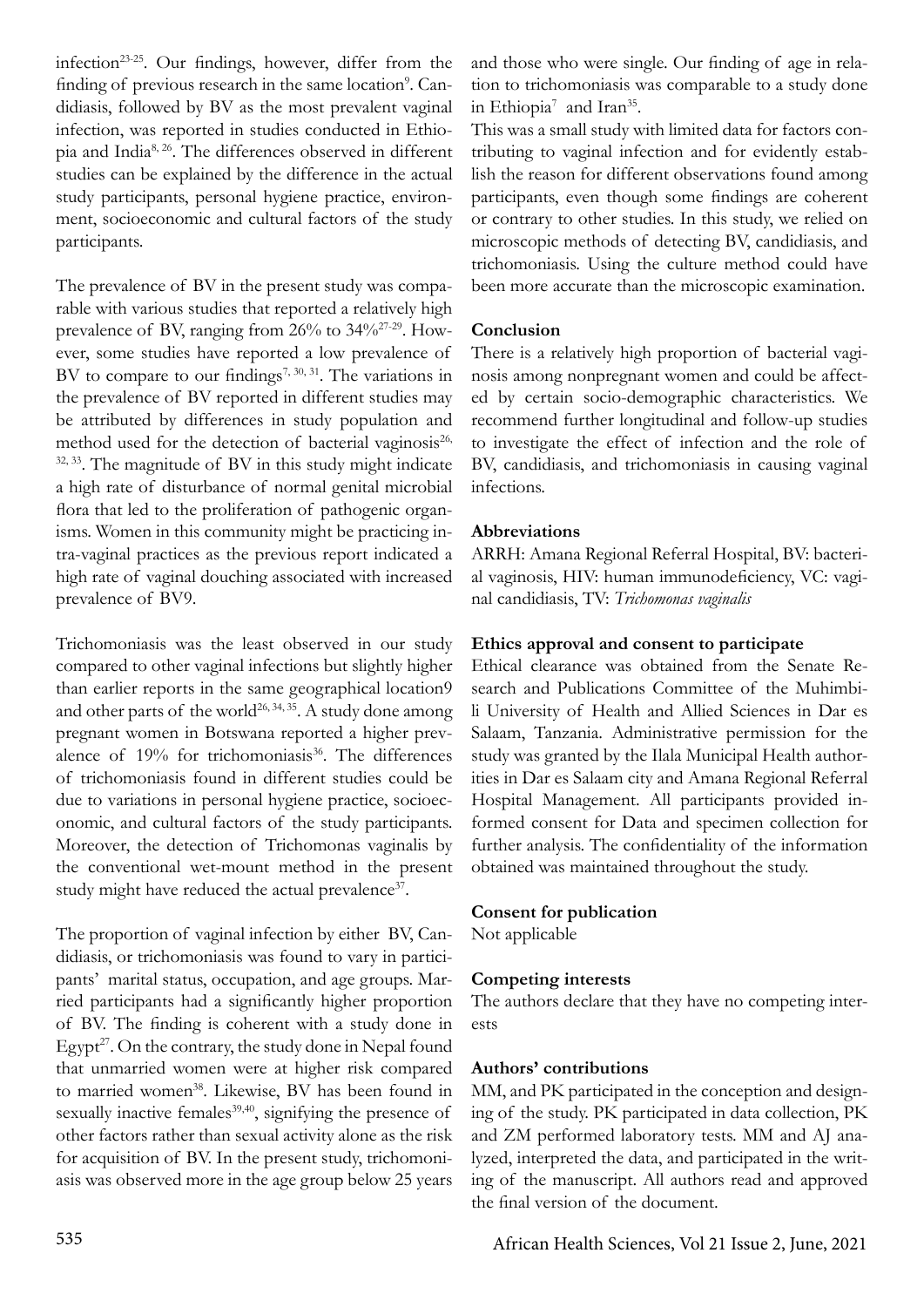#### **Acknowledgment**

We are thankful to clients who agreed to participate in the study. Thanks to clinicians and nursing staff at the reproductive health clinic and gynecologic ward at Amana Regional Referal Hospital in Dar es Salaam who assisted in specimen collection. Lastly, we acknowledge the contribution of laboratory technicians at Amana Regional Referral Hospital laboratory, and Department of Microbiology and Immunology, Muhimbili University College of health and allied Sciences who performed laboratory procedures.

#### **References**

1. Rizvi N, Luby S: Vaginal discharge: perceptions and health-seeking behavior among Nepalese women. *J Pak Med Assoc* 2004, 54(12):620-624.

2. Trollope-Kumar K: Cultural and biomedical meanings of the complaint of leukorrhea in South Asian women. *Trop Med Int Health* 2001, 6(4):260-266.

3. Koenig M, Jejeebhoy S, Singh S, Sridhar S: Investigating women's s gynaecological morbidity in India: Not just another KAP survey. *Reproductive health Matters* 1998, 6(11):84-97.

4. Kent HL: Epidemiology of vaginitis. *Am J Obstet Gynecol* 1991, 165(4 Pt 2):1168-1176.

5. Tempera G: Vaginal infections: epidemiology and risk factors.27.7/8 (2005): *Giornale Italiano di Ostetricia e Ginecologia* 2005, 27(7-8):280-283.

6. Gupta G NS, Agarwal A.: Prevalence of candidiasis, trichomoniasis, and bacterial vaginosis among women of reproductive age group. *Indian Journal of Public Health Research & Development* 2013, 4(2):94-98.

7. Mulu W, Yimer M, Zenebe Y, Abera B: Common causes of vaginal infections and antibiotic susceptibility of aerobic bacterial isolates in women of reproductive age attending at Felegehiwot referral Hospital, Ethiopia: a cross-sectional study. *BMC Women's Health*, 2015, 15(1):42.

8. Narayankhedkar A, Hodiwala A, Mane A: Clinicoetiological Characterization of Infectious Vaginitis amongst Women of Reproductive Age Group from Navi Mumbai, India. *J Sex Transm Dis* 2015:817092.

9. Majigo M MF, Manyahi J, Aboud S, Mshana S, Urassa W.: Microbial Aetiology of Vaginal Discharge in Relation to Intra-Vaginal Practices among Women Attending Reproductive Health Clinic in Dar es Salaam, Tanzania. *International Journal of Health Sciences and Research (IJHSR)* 2015, 5(5):164-172.

10. Hill GB: The microbiology of bacterial vaginosis. *Am J Obstet Gynecol* 1993, 169(2 Pt 2):450-454.

11. Cauci S, Driussi S, De Santo D, Penacchioni P, Iannicelli T, Lanzafame P, De Seta F, Quadrifoglio F, de Aloysio D, Guaschino S: Prevalence of bacterial vaginosis and vaginal flora changes in peri- and postmenopausal women. *J Clin Microbiol* 2002, 40(6):2147-2152. 12. Demba E, Morison L, van der Loeff MS, Awasana AA, Gooding E, Bailey R, Mayaud P, West B: Bacterial vaginosis, vaginal flora patterns and vaginal hygiene practices in patients presenting with vaginal discharge syndrome in The Gambia, West Africa. *BMC Infect Dis*  2005, 5:12.

13. Riggs MA, Klebanoff MA: Treatment of vaginal infections to prevent preterm birth: a meta-analysis. *Clin Obstet Gynecol* 2004, 47(4):796-807; discussion 881-792. 14. Grosskurth H, Mosha F, Todd J, Mwijarubi E, Klokke A, Senkoro K, Mayaud P, Changalucha J, Nicoll A, ka-Gina G, et al.: Impact of improved treatment of sexually transmitted diseases on HIV infection in rural Tanzania: a randomized controlled trial. *Lancet* 1995, 346(8974):530-536.

15. Cherpes TL, Meyn LA, Krohn MA, Hillier SL: Risk factors for infection with herpes simplex virus type 2: role of smoking, douching, uncircumcised males, and vaginal flora. *Sex Transm Dis* 2003, 30(5):405-410.

16. Martin HL, Richardson BA, Nyange PM, Lavreys L, Hillier SL, Chohan B, Mandaliya K, Ndinya-Achola JO, Bwayo J, Kreiss J: Vaginal lactobacilli, microbial flora, and risk of human immunodeficiency virus type 1 and sexually transmitted disease acquisition. *J Infect Dis* 1999, 180(6):1863-1868.

17. Moodley P, Connolly C, Sturm AW: Interrelationships among human immunodeficiency virus type 1 infection, bacterial vaginosis, trichomoniasis, and the presence of yeasts. *J Infect Dis* 2002, 185(1):69-73.

18. Sewankambo N, Gray RH, Wawer MJ, Paxton L, McNaim D, Wabwire-Mangen F, Serwadda D, Li C, Kiwanuka N, Hillier SL et al.: HIV-1 infection associated with abnormal vaginal flora morphology and bacterial vaginosis. *Lancet* 1997, 350(9077):546-550.

19. NACP: National guidelines for the management of sexually transmitted and reproductive tract infections First Edition, March 2007. In.: www.nacp.go.tz/site/ download/stinationalguideline.pdf; 2007.

20. Israel GD: Determining sample size. 1992.

21. Nugent RP, Krohn MA, Hillier SL: Reliability of diagnosing bacterial vaginosis is improved by a standardized method of gram stain interpretation. *J Clin Microbiol* 1991, 29(2):297-301.

22. Aboud S, Msamanga G, Read J, Mwatha A, Chen Y, Potter D, Valentine M, Sharma U, Hoffmann I, Taha TE: Genital tract infections among HIV-infected pregnant women in Malawi, Tanzania and Zambia. *International Journal of STD & AIDS* 2008, 19(12):824-832.

23. Bradshaw CS, Morton AN, Garland SM, Mor-